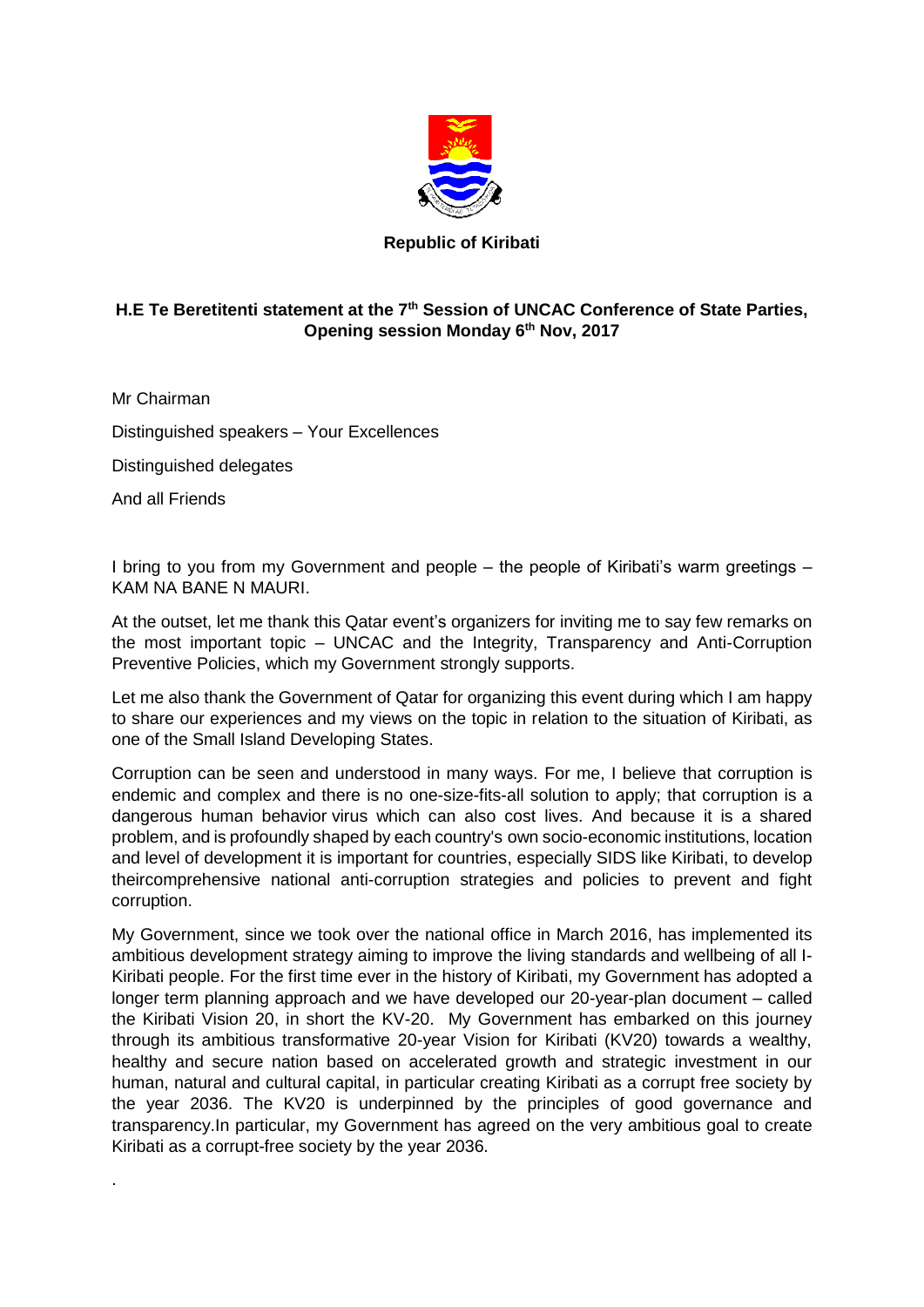In achieving this long term goal, my Government had developed its National Anti-Corruption Strategy which would serve as the Government blueprint to guide and oversee the whole of Government and whole of nation actions against climate change/corruption. I would also acknowledge the support of UNODC and UNDP through the UN Pacific Regional Anti-Corruption project in the development of this National Anti-Corruption Strategy.To share the experience of Kiribati in developing its strategy in the context of the overall national development plan, my Government recognized during the formulation of its national anticorruption strategy:

- The importance of taking strong leadership in the development of national anticorruption strategy by having my Public Service Office take the lead in coordinating the implementation of this strategy;
- The adoption of a very national, consultative, inclusive and multi-stakeholder partnership processes in the formulation of the strategy;
- The need to fight and prevent corruption in the public sector, with the national institutional and capacity building and law reforms aiming to strengthen criminalization and anti-corruption laws' enforcement;
- The importance of fighting corruption through the education system and imparting values of integrity to children throughout their education, in primary, secondary and tertiary institutions; and
- Finally, acknolwedging the fact that the Government alone cannot tackle corruption and that it is necessary to work with all stakeholders in society to eradicate corruption, including the general public, civil society, the media, the private sector, and religious and community organizations.

In addition to the development of our national anti-corruption strategy, my government had also set up the Leadership Commission following the passing of the Leadership Code Act in 2016. This Commission will be operational from early next year, 2018. The Commissioners have been appointed and their role is to oversight all leaders including those in Government. Last week, the Government convened a national summit during which the national anticorruption strategy was presented and discussed.

As part of an effort to implement the national anti-corruption strategy successfully, my government will convene early next year the national high-level panel discussion which is aimed at involving all leaders - including heads of churches, the business community and private sector, NGOs and political parties, women and youth representatives - to agree to a national political declaration on preventing and fighting corruption.

Kiribati has and continues to struggle and face a lot of challenges in achieving sustainable development and its own national development aspirations, especially in terms of good governance, rule of law and addressing climate change. This is due to our limited resources and weak administrative capacity.

However my Government is working much harder to find practical and innovative solutions to overcome long-standing and inevitable challenges which include a narrow economic base with stagnant growth, low and poor GDP, a rapidly increasing population trend, escalating youth unemployment, a Non-Communicable Diseases health endemic and most tragically – the detrimental impact of climate change. Recognizing that corruption is a hindrance to achieve national sustainable development, Kiribati is focussed on eliminating corruption before it can strive to achieve sustainable development.